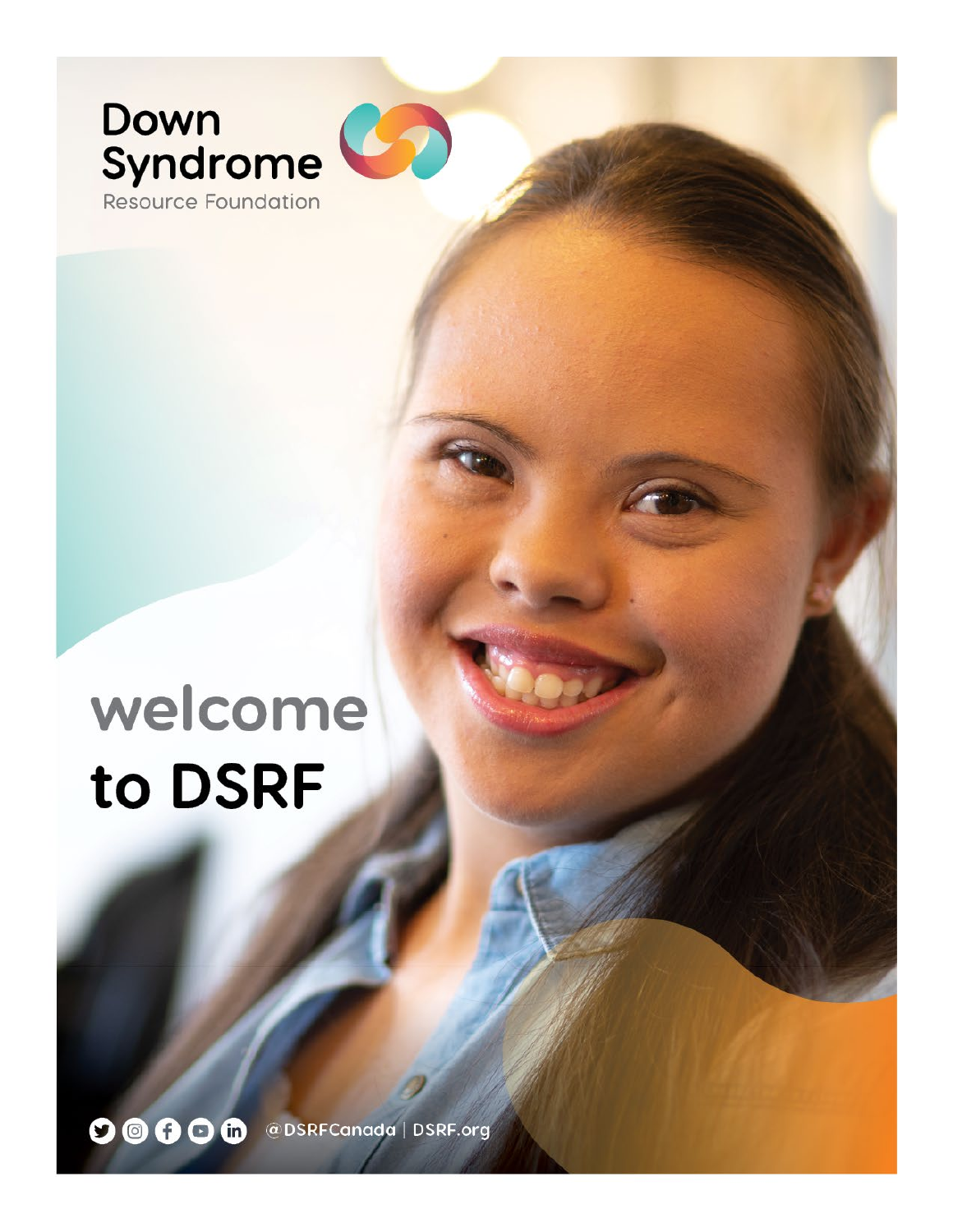The Down Syndrome Resource Foundation offers leading-edge educational programs, health services, and information resources to help your loved one with Down syndrome flourish, and also to empower you with confidence, tools, and support today and well into the future.

Our highly individualized programs, services, and resources are constantly evolving based on the latest research and best practices. We offer a level of Down syndrome expertise and understanding unmatched in Canada. 85% of our families say we provide support they can't receive anywhere else. 100% say they would recommend us to other families of individuals with Down syndrome.

DSRF provides you with:

- One to one services for individuals and families at all stages of life
- Group programs for youth and adults with Down syndrome
- Down syndrome resources and supports for parents, caregivers, and professionals

This package provides an overview of all that DSRF has to offer. Visit **DSRF.org** for much more information, and be sure to follow @DSRFCanada on Facebook, Twitter, Instagram, YouTube, and LinkedIn.

Welcome to DSRF. When you're here, you're home.

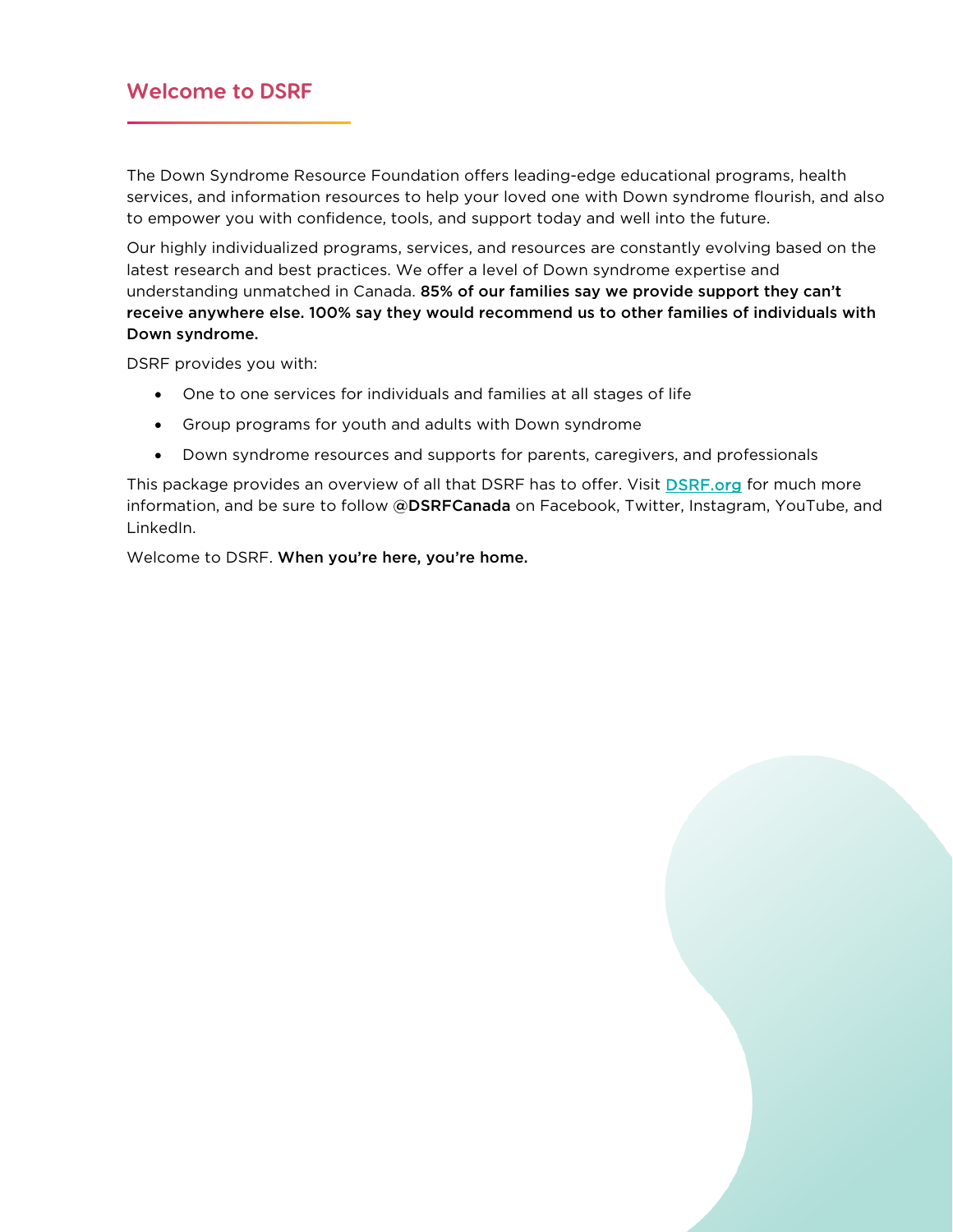## **Programs + Services**

## Individual Programs

#### Speech and Language Therapy

Speech and Language Therapy helps to improve language and communication for individuals of all ages. Our one-on-one approach effectively enhances language development by fostering skills that are targeted to the individual. Focus is placed on positive reinforcement during activities involving language, speech, intelligibility, and social communication.

#### Occupational Therapy

Occupational Therapy assists individuals across the lifespan with gross and fine motor skills,

### **Individual Programs**

- **[Speech and Language Therapy](https://www.dsrf.org/media/Speech%202020.pdf)**
- [Occupational Therapy](https://www.dsrf.org/media/OT%20Children%202020.pdf)
- Comprehensive Sexual Health **Education**
- [Family-Centred Positive Behaviour](https://www.dsrf.org/media/Behaviour%202020.pdf)  [Support](https://www.dsrf.org/media/Behaviour%202020.pdf)
- [Mental Wellness](https://www.dsrf.org/media/Mental%20Wellness%202020.pdf)
- [One to One Reading Instruction](https://www.dsrf.org/media/One%20to%20One%20Reading%202020.pdf)
- **[One to One Math Instruction](https://www.dsrf.org/media/One%20to%20One%20Math%202020.pdf)**
- Reading Tutoring
- Employment Support

sensory processing, cognitive and psychosocial skills. The primary goal of occupational therapy is to enable people to participate in the activities of everyday life through a holistic and client centered approach.

#### Comprehensive Sexual Health Education

This individualized program is tailored to the learning strengths, specific needs and innermost wishes of folks with Down syndrome of all ages to empower them to have safe, healthy and pleasurable relationships with themselves, their bodies and others.

#### Family-Centred Positive Behaviour Support

This service is appropriate for families who are struggling with their child's mild-to-moderate problem behaviour. The approach is a preventative one aimed at addressing problem behaviour early so that it does not become entrenched.

#### Mental Wellness

This service is intended for people of all ages with Down syndrome who are experiencing mental health concerns. It is also intended for family members who are experiencing mental health issues related to their experience parenting a child with Down syndrome including grief, anxiety, or depression.

#### One to One Reading Instruction

Our reading program offers one to one instruction for students aged 3 to adult. We make learning fun in a supportive environment that incorporates individual student interests into a program that is uniquely designed for each student.

### One to One Math Instruction

This program offers one to one instruction for students aged 3 to adult and focuses on improving numeracy, beginning with pre-literacy and numeracy skills and progressing to include skills such as number recognition, one-to-one correspondence, numerical order, addition, subtraction, and money.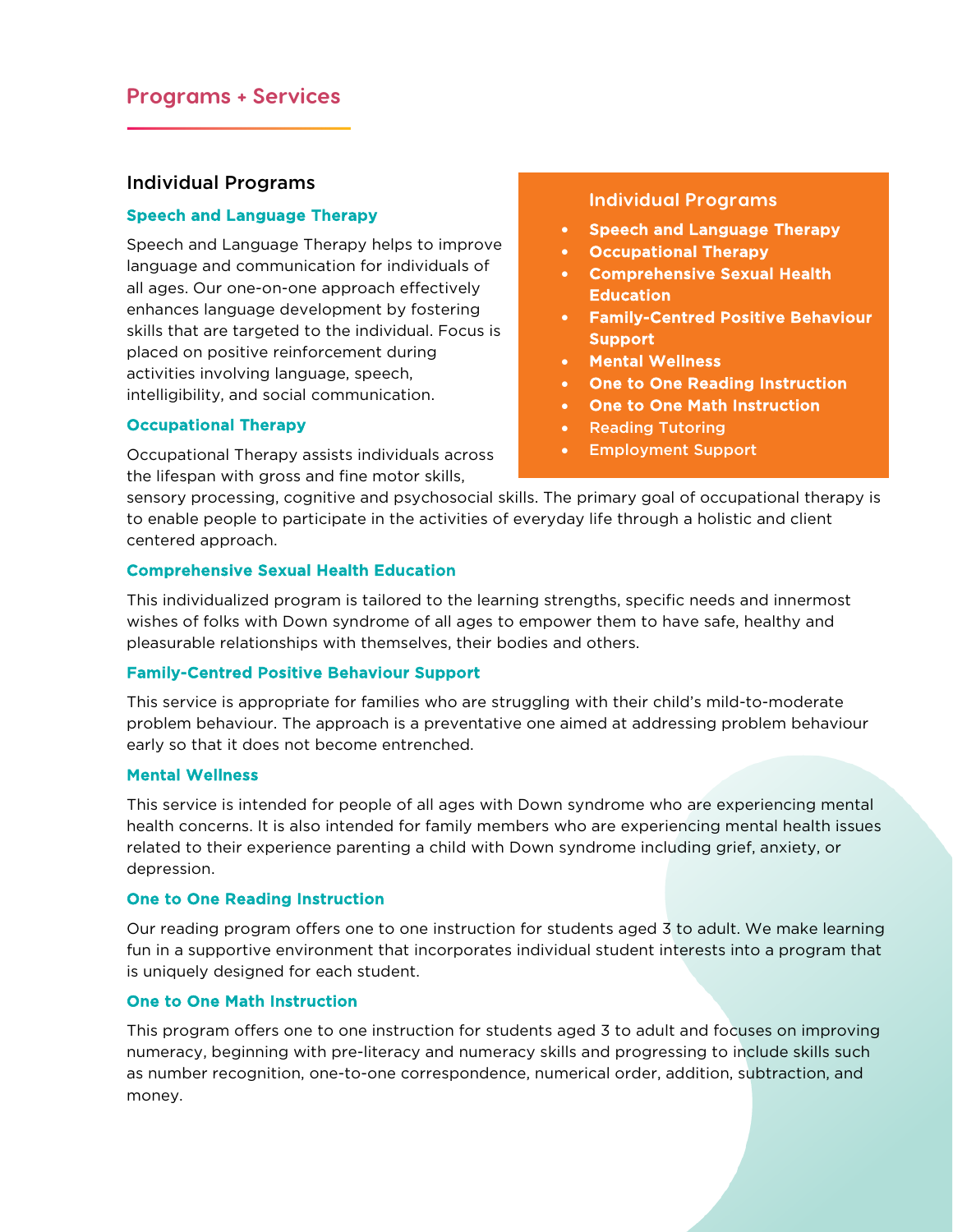### Reading Tutoring

The reading program developed for your student will be in consultation with a DSRF BC-certified teacher. This service provides additional review and reinforcement for students who are regular attendees of DSRF reading programs.

#### Employment Support

Offers one to one, personalized support for individuals whether they are seeking employment, needing support in their current job, or working on specific employment goals leading to promotion or new job opportunities.

## Group Programs

## Kinder Kick-Off

Helps children with Down syndrome age 3-5 years and their parents/caregivers prepare for the transition into kindergarten. This program is a collaborative effort between the DSRF program team which includes teachers, speech language pathologists, occupational therapists, behavioral consultants, and mental wellness experts.

### Reading & Communication Plus

Reading and Communication Plus is designed to build on prior reading skills with an emphasis on comprehension. Practical money handling skills

### **Group Programs**

- Reading & Communication Plus
- Money Math & Budgeting
- G.R.O.W (Gaining Relationships & Occupational Wins)
- Hatha Yoga
- Let's InterACT: Theatre & Improvisation
- Taekwondo for Beginners
- Pop Goes the World
- Friday Reads!
- Raise Me Up
- Kinder Kick-Off

will be another area of focus, along with problem solving designed to increase math skills and reading comprehension. The program will draw on the expertise of DSRF's speech and language program and will include whole group conversation skill building with a registered speechlanguage pathologist.

### Money Math & Budgeting

A major contributor to independence is the ability to count, read, and budget money, and these goals form the curriculum focus for the Money Math & Budgeting course.

### G.R.O.W. – Gaining Relationships & Occupational Wins

A small group program for adults with Down syndrome focusing on two pillars of a rewarding, independent adulthood: meaningful relationships and gainful employment.

### Hatha Yoga

Taught by a certified yoga instructor, the goal of this program is to create a safe and supportive environment for adults to practice and study yoga, to encourage life-long learning, foster selfunderstanding, and promote a happy and healthy lifestyle.

### Let's InterACT: A Theatre & Improvisation Group

Through team-building activities, theatre, and improv games, participants will develop socialcommunication skills in a safe, supportive, and encouraging environment. Participants will learn to work collaboratively with others, develop their independent thinking and creativity, gain confidence and build trusting relationships in the process.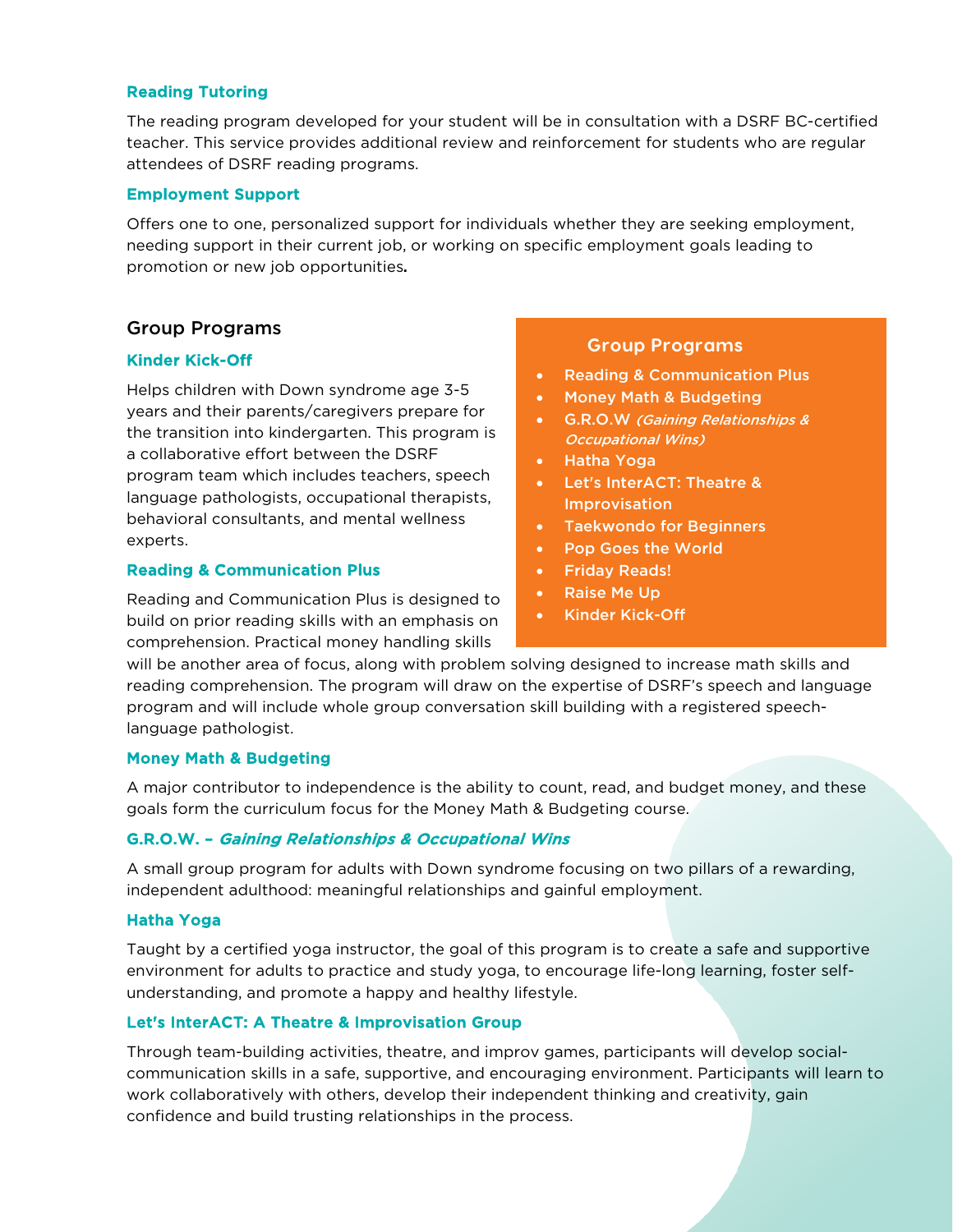### Taekwondo for Beginners

The DSA Taekwondo curriculum is adapted to the needs of the student while developing new areas of competence and strength. Students will learn basic Taekwondo techniques including strikes, kicks, blocks, stances, and self-defense in a fun and supportive environment.

#### Pop Goes the World

In today's fast-paced world, popular buzz words, trending videos, movies, and songs are changing weekly. While exploring these themes, students will work on conversation and social skills, reading, writing, vocabulary, and acquisition of cultural knowledge that will improve their abilities to contribute to conversations in their daily experiences.

#### Friday Reads!

The class will read books and other media as a group and explore themes that connect to real-life experiences in a book club format, as well as research topics of personal interest and make presentations to the group. There is no prerequisite reading level, but students who require one to one support must provide their own support.

### Raise Me Up

Raise Me Up is a small group pilot program for teenagers and young adults with Down syndrome focusing on self-esteem and healthy relationships. We will spend time empowering and celebrating ourselves and discussing how loving and respecting ourselves can lead to meaningful and fun relationships with our family, friends, and potential dates.

## **Service Delivery Options**

DSRF provides a variety of service models. We work with you to find the service delivery option that best meets your child and family's needs. Options include:

Individual (1-1) Direct Service: Individual one-to-one therapy, working directly with a therapist or teaching

Individual (1-1) Parent Coaching: Therapists and teachers work with parents to upskill and empower them to be effective language facilitators for their child

Individual (1-1) Consultation: Consultations are a valuable way for parents and supporters to stay connected and troubleshoot any issues that are arising

Group Programs: We offer a range of groups throughout the year for both students and parents.

# **Frequency + Duration**

The frequency and duration of services will be dependent on the client's goals, current functioning, medical status, and family situation. Typically, all new referrals for individual (1-1) services will involve a one-time initial intake meeting lasting 90-minutes. Direct therapy and education sessions typically occur weekly for 45-minutes. Depending on the service delivery option chosen, monthly or bi-weekly sessions may be more appropriate. Personalized options for frequency and duration can be discussed in the initial intake meeting.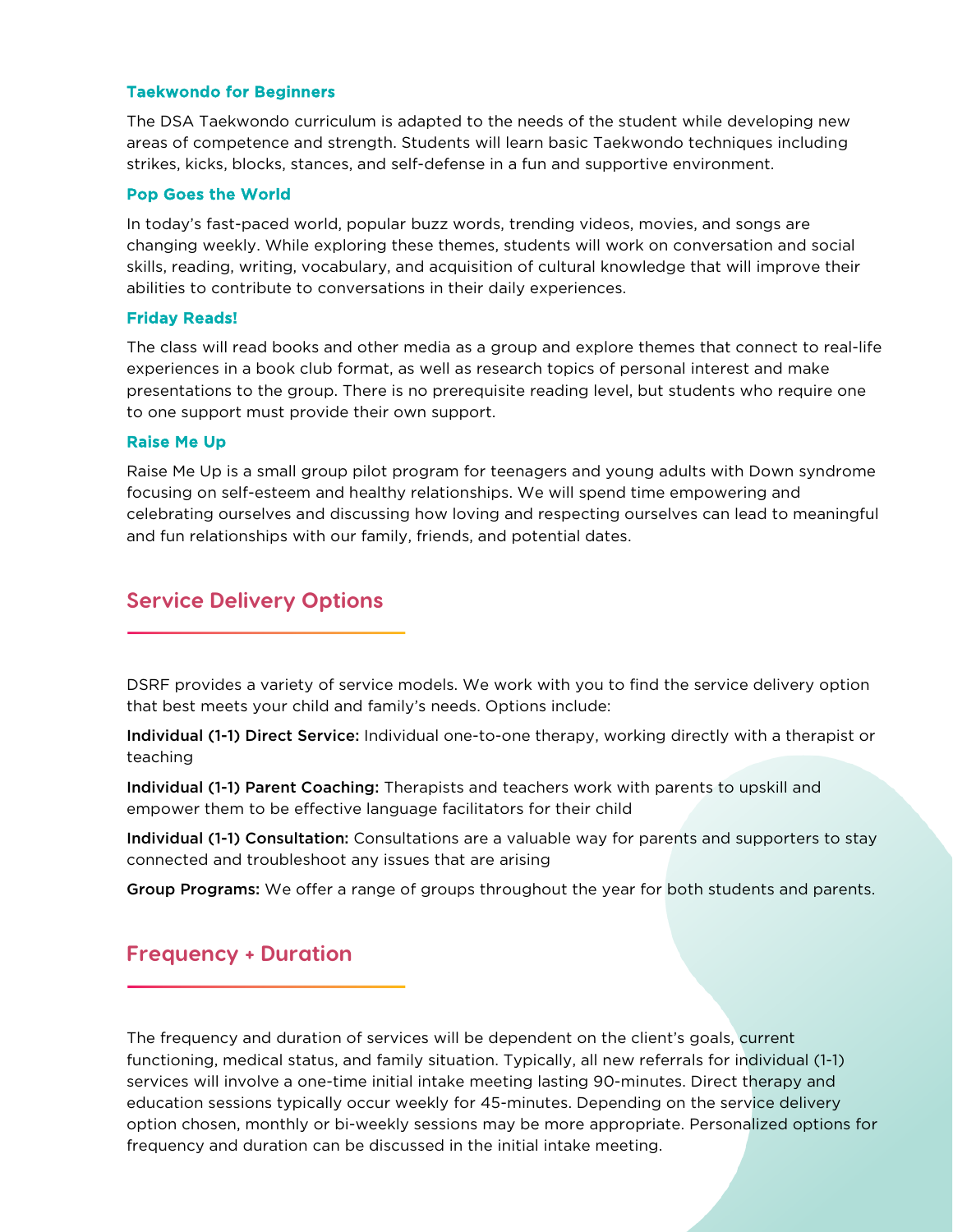# **Location**

Most of our individual and group sessions take place at DSRF's main hub in Burnaby. Education services are also provided one day/week in Abbotsford. All individual services are also available through teleservice.

## **Cost + Billing Structure**

Sessions are billed once monthly. Depending on the funding model, you will receive an invoice for any monies owing and/ or organizations will be billed directly.

#### Initial Intake Meeting: \$336

This one-time meeting will occur before new clients begin receiving services at DSRF. The meeting will be approximately 1.5 hours and is designed for parents or caregivers to attend without children. Adult clients, however, are encouraged to take part in this meeting, where we will go over case history, goal setting and any other questions or concerns that arise.

#### Individual Session Fees

Session fees include assessment, program design, material preparation for both in-class and take home, modelling for other members of the student's support team, and charting the course for continued progression.

| <b>Program</b>             | Cost                                                                                                                                                                       |
|----------------------------|----------------------------------------------------------------------------------------------------------------------------------------------------------------------------|
| Speech-Language Pathology  | \$93/session                                                                                                                                                               |
| Occupational Therapy       | \$93/session                                                                                                                                                               |
| 1-1 Reading and Math       | \$70/session                                                                                                                                                               |
| <b>Reading Tutoring</b>    | \$25/session                                                                                                                                                               |
| Sexual Health Education    | \$93/session                                                                                                                                                               |
| Mental Wellness            | \$120/session                                                                                                                                                              |
| Positive Behaviour Support | This service is flexibly designed<br>and will be tailored to the needs of<br>each individual family. We<br>estimate 6-12 hours of service, at a<br>rate of \$100 per hour. |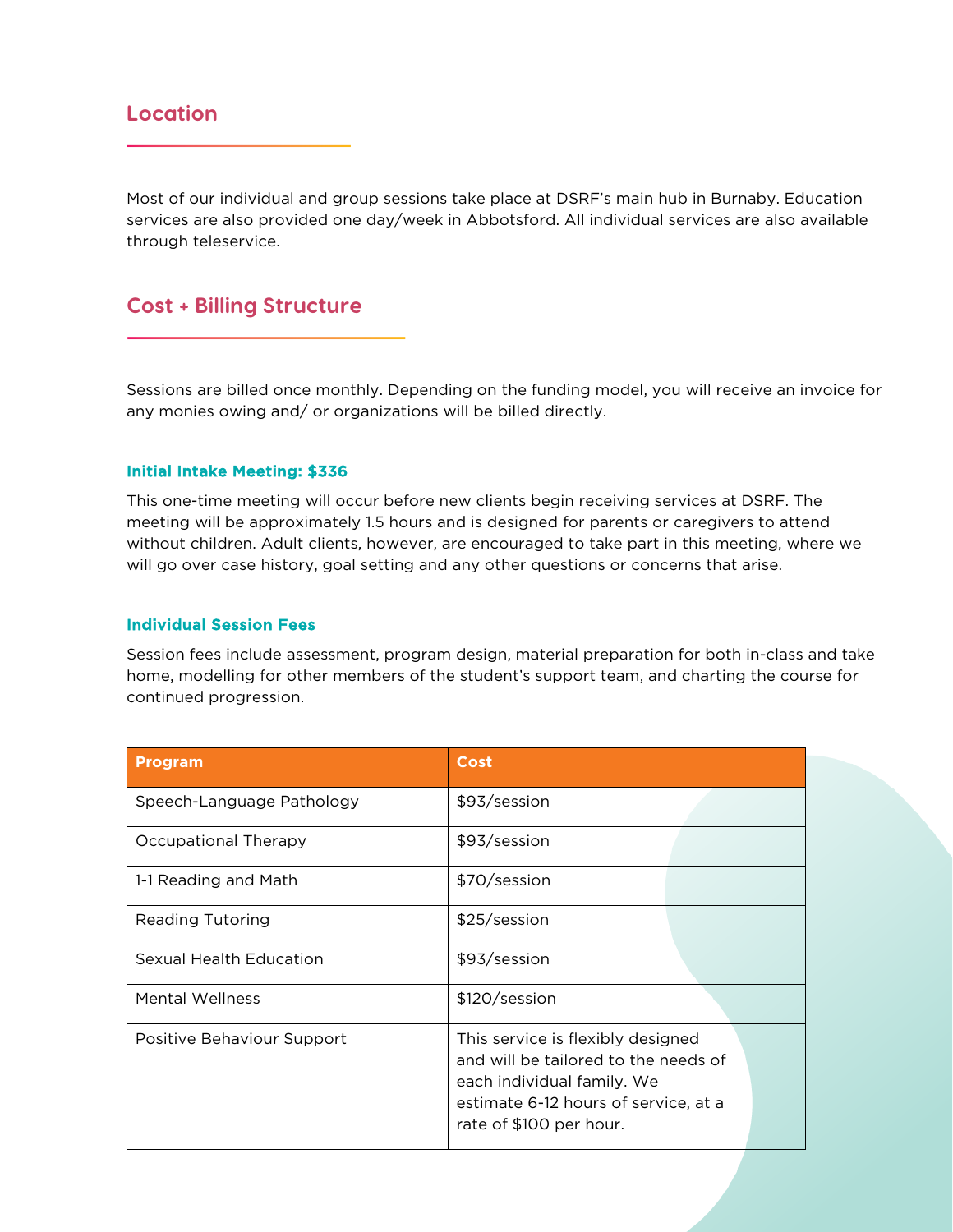#### Progress Reports

Your therapist or teacher will discuss reporting with you. Reports will be billed based on your specific needs starting at \$60. Your therapist or teacher can advise of an approximate cost.

# **Funding**

Sessions can be paid for either privately, or by utilizing eligible funding options. If you are unfamiliar with the funding options available to you, please let a DSRF staff member know prior to your intake meeting so we can provide you with further details. There are several organizations that provide funding to our clients and each organization has its own criteria for funding approval. Some of the most common funding sources include:

- DSRF Financial Assistance: Families who are not eligible for other grants or subsidies and are experiencing severe financial hardship may apply for financial assistance from DSRF to supplement the cost of therapy
- DSRF COVID-19 Financial Assistance
- At Home Program (Ministry of Child & Family Development): for children with severe disabilities or complex health care needs
- Autism Funding Unit (Ministry of Child & Family Development): for children with an additional diagnosis of Autism Spectrum Disorder
- Variety, the Children's Charity: grants for low-income families of children with disabilities
- CKNW Kids' Fund: grants for low-income families of children with disabilities
- Community Living British Columbia (CLBC): funding for adults with disabilities
- Private health care / Extended Health: families who have access to private health care may choose to utilize this funding for part or all their sessions
- Self-Design/ Homeschool Funding
- Self-Pay

## **Additional Resources**

DSRF offers you a variety of leading, useful Down syndrome resources, including:

Workshops & Webinars: The Down Syndrome Resource Foundation is pleased to host a number of conferences and workshops throughout the year, of interest to parents and professionals alike.

The LowDOWN: A Down Syndrome Podcast: The LowDOWN brings a professional perspective on issues facing individuals with Down syndrome and their loved ones. Hosts Marla Folden and Hina Mahmood of the Down Syndrome Resource Foundation welcome North America's leading Down syndrome experts, parents, and self-advocates to cover topics from across the lifespan including health, physical and intellectual development, advocacy, employment and much more.